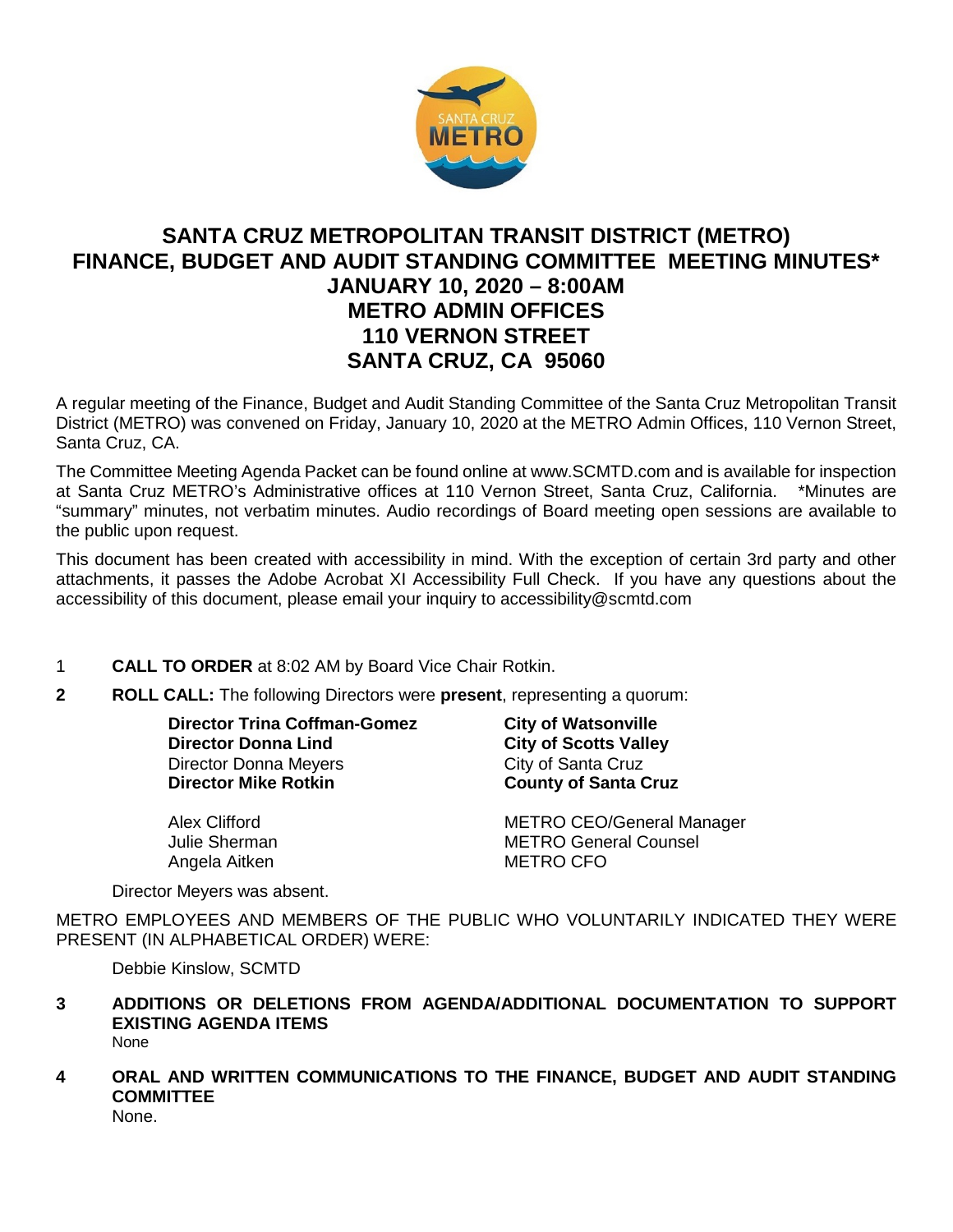# **5 MONTHLY FINANCIAL UPDATE AS OF OCTOBER 31, 2019 AND NOVEMBER 30, 2019**

Angela Aitken, Chief Financial Officer, provided commentary to the November 2019 presentation.

Director Coffman-Gomez asked if METRO should consider revising a more realistic overtime budget threshold going forward. CFO Aitken responded we are considering this; and, the initial results of our investigation seem to indicate that a major contributing factor is due to employee absence as a result of various leaves of absence. Those departments that require daily staffing with overtime are: Van and Bus Operators and Customer Service Representatives.

CEO Clifford added we are fully staffed with Fixed Route Bus Operators. Upon the upcoming graduation of the current class, we should have extra personnel available.

At Director Rotkin's request, CFO Aitken provided a brief verbal breakdown by percentage/department, which illustrated the majority of overtime directly attributed to Fixed Route Bus Operators.

Director Coffman-Gomez will speak with Cabrillo College to encourage them to provide their projected enrollment information to METRO.

Director Coffman-Gomez inquired as to the non-personnel expense. CEO Clifford explained it as costs incurred during the recent negotiation process.

There was no public comment.

### **6 ORAL SUMMARY OF FINANCIAL STATEMENTS WITH INDEPENDENT AUDITOR'S REPORT FOR THE YEAR ENDED JUNE 30, 2019**

Angela Aitken, Chief Financial Officer, introduced Debbie Kinslow, Finance Deputy Director, and Lorraine Bayer, Accountant II, and spoke briefly about auditor's report provided. One of the two existing audit "findings" has been cleared. Discussion ensued regarding the struggles with GFI's PEMs and TVMs, and the ability to clear the second "existing finding", etc. Staff anticipates that the second "existing finding" can be cleared in the next audit.

There was no public comment.

#### **ACTION: MOTION TO RECOMMEND APPROVAL OF THE FINANCIAL STATEMENTS WITH INDEPENDENT AUDITOR'S REPORT FOR THE YEAR ENDED JUNE 30, 201 AS PRESENTED**

#### **MOTION: DIRECTOR ROTKIN SECOND: DIRECTOR COFFMAN-GOMEZ**

**MOTION PASSED UNANIMOUSLY (Directors Coffman-Gomez, Lind & Rotkin) Director Meyers was absent.** 

**7 REVIEW AND RECOMMEND APPROVAL OF THE JUDY K. SOUZA EV CHARGING INFRASTRUCTURE FUNDING UPDATE AND ACTION TO CREATE A LIFE OF PROJECT BUDGET** 

Alex Clifford, CEO, provided background to the project.